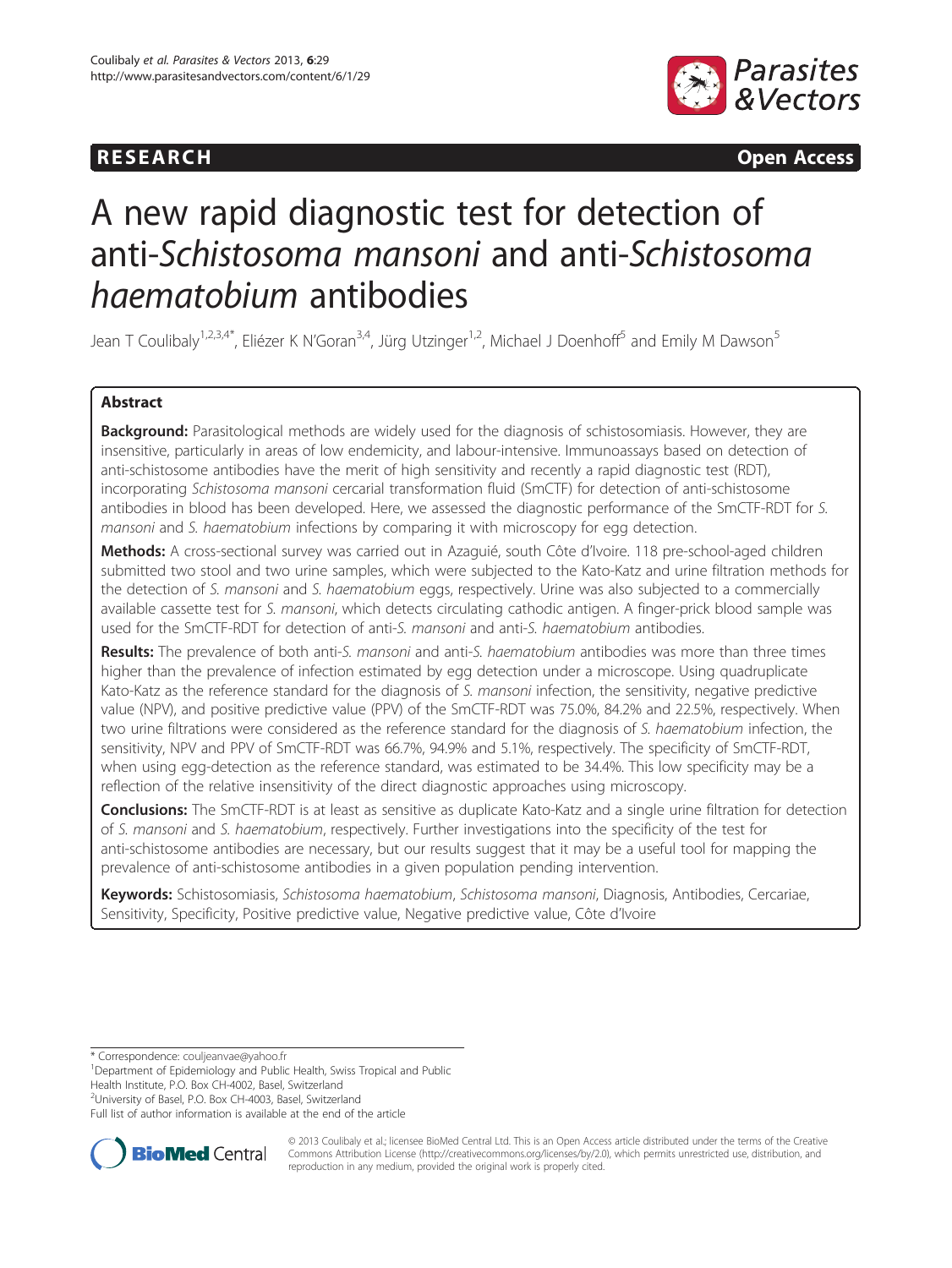# Background

The diagnosis of schistosomiasis is traditionally achieved through the use of parasitological methods (urine filtration for Schistosoma haematobium and Kato-Katz thick smears for S. mansoni and S. japonicum infections). They are the most direct and specific way of detecting active infection, but often miss light-intensity infections [[1](#page-6-0)-[5\]](#page-6-0), since only small amounts of excreta are examined. With preventive chemotherapy-based helminthiases control programmes due to be scaled up [[6,7](#page-6-0)], helminth egg output is likely to decline further and the problem of insensitive egg counting methods will be exacerbated [[8,9](#page-6-0)].

Considerable effort has been expended on the development of immunodiagnostic assays that will improve on microscopy. Circulating antigen detection assays are considered desirable since they are predicted most likely to reflect active infection. However, they have generally been shown to be no more sensitive than parasitological methods, particularly in situations where egg counts are low [[10,11](#page-6-0)]. Validations of various formulations of a point-of-care (POC) assay to detect circulating cathodic antigen (CCA) in urine, including a commercially available POC-CCA cassette test in different African settings, have revealed that a single POC-CCA is at least as sensitive as a single Kato-Katz thick smear for the diagnosis of S. mansoni, but it is not useful for the diagnosis of S. haematobium [\[12-16](#page-6-0)].

With the lack of alternative tests available to detect infection directly, it is envisaged that antibody detection methods of diagnosis will become increasingly useful [\[2,4](#page-6-0)]. Indeed, they have been widely and successfully used in the national schistosomiasis control programme in the People's Republic of China [\[17,18](#page-6-0)]. However, whilst they have the merit of high sensitivity [[2\]](#page-6-0), they are often criticised for their apparent lack of specificity and inability to distinguish active from past infection. 'False antibody-positive' results, particularly at the pre-treatment stage may, however, be a direct result of using insensitive parasitology as the reference standard.

A rapid diagnostic test (RDT) incorporating S. mansoni cercarial transformation fluid (SmCTF) (Vision Biotech; Cape Town, South Africa) has recently been developed following promising preliminary results on this antigen's ability to detect anti-schistosome antibodies in an enzymelinked immunosorbent assay (ELISA) format [[19](#page-6-0)-[21](#page-6-0)]. The antigen performed equivalently to schistosome soluble egg antigens in ELISA, an assay that is regularly employed in travellers' medicine clinics for diagnosis [\[22,23](#page-6-0)] and has also been shown to perform well in schistosome-endemic areas [\[12,24](#page-6-0)]. This study was designed to determine the performance of the SmCTF-RDT for the diagnosis of S. mansoni and S. haematobium among preschool-aged children in a mixed infection focus of south Côte d'Ivoire in comparison with standard microscopy methods. This evaluation was integrated in a larger study pertaining to

the diagnosis, epidemiology and treatment of schistosomiasis in preschool-aged children [\[25\]](#page-6-0).

#### **Methods**

# Ethical considerations

Ethical clearance was obtained from the Ministry of Health and Public Hygiene of Côte d'Ivoire (reference no. 4248/2010/MSHP/CNER). Village authorities were informed and the aims and procedures of the study were explained to the heads of households. We obtained written informed consent (or fingerprints for illiterates) from parents or legal guardians of the preschool-aged children [[25](#page-6-0)]. At the end of the study, all preschool-aged children were given crushed praziquantel tablets (40 mg/kg, against schistosomiasis) and albendazole (200 mg, against soiltransmitted helminthiases), free-of-charge and irrespective of their infection status.

#### Study area, design and sample size

The study reported here was part of the baseline crosssectional survey carried out in August 2011 in the village of Azaguié M'Bromé (geographical coordinates: 05°39'42" N latitude and 04°08'38" W longitude), located some 50 km north of Abidjan, the economic capital of Côte d'Ivoire. S. mansoni and S. haematobium are co-endemic in the Azaguié district [[25,26](#page-6-0)]. Villagers are mainly engaged in subsistence farming. Access to clean water and improved sanitation are lacking. Based on a previous investigation comparing the accuracy of two tests for the diagnosis of intestinal protozoa, we aimed at a minimum of 100 participants [\[27\]](#page-6-0). Allowing for a drop-out of 15-20%, we enrolled a total of 140 preschool-aged children (<6 years of age) who had not previously been treated for schistosomiasis.

#### Inclusion criteria

We adhered to the following inclusion criteria: (i) children younger than 6 years of age; (ii) written informed consent by parents/guardians; (iii) submission of two sufficiently large stool samples for duplicate Kato-Katz thick smears per stool sample, and two urine samples for a 10 ml filtrate and a POC-CCA cassette test per urine sample; (iv) SmCTFtest result using a drop of whole blood from a finger-prick; (v) no recent schistosomiasis treatment (within the past 6 months) according to a parental questionnaire.

# Field and laboratory procedures

A door-to-door census was carried out in June 2011 to establish up-to-date census data. The data were used to generate lists of preschool-aged children, including their name, age, sex, and geographical coordinates of the household. Parents/guardians were invited to provide both a stool and urine sample from eligible children in the morning (between 08:00 and 12:00 hours) on each of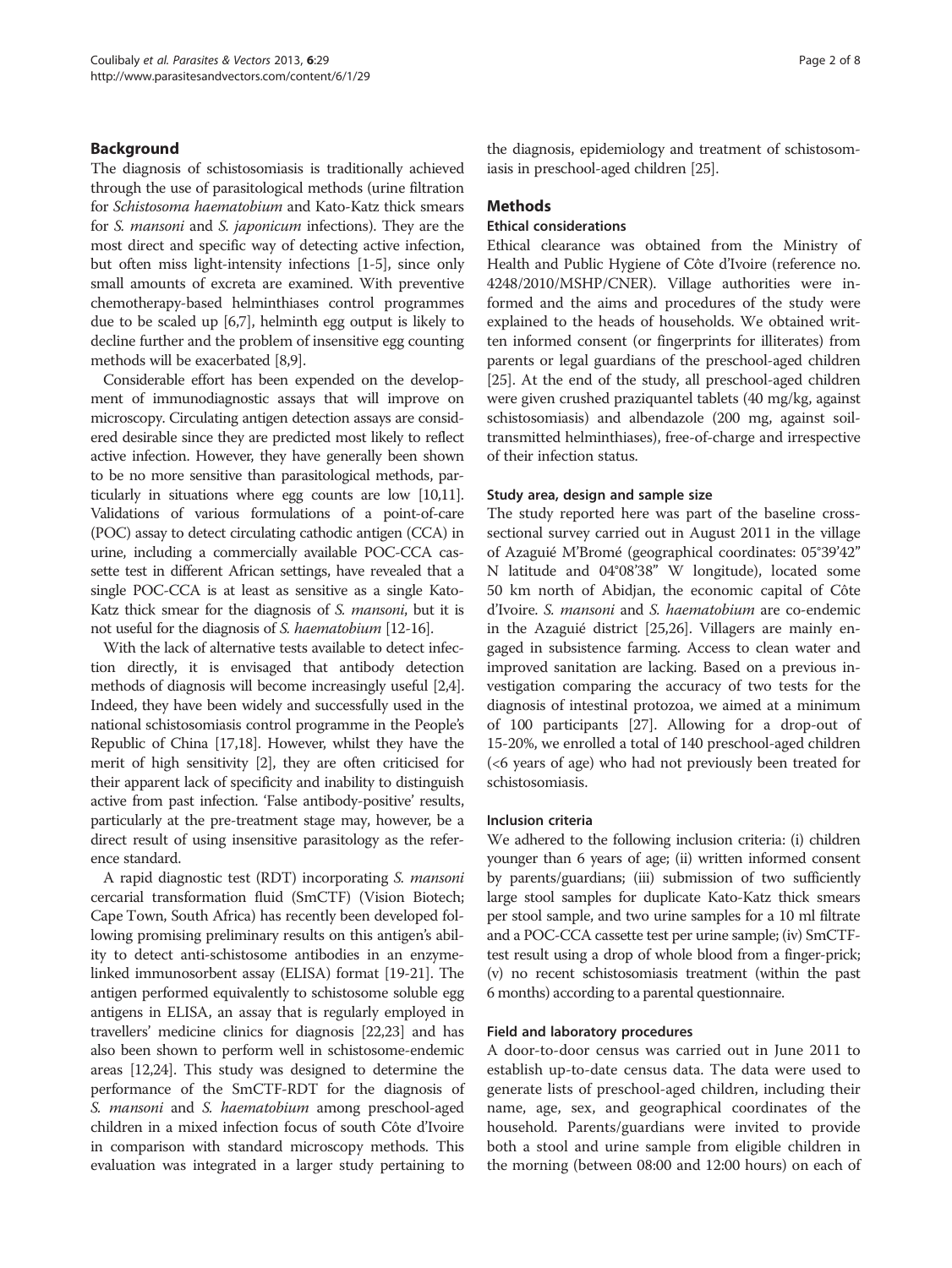<span id="page-2-0"></span>two consecutive days. Urine, stool and blood samples were collected at a central locality in the village. Additionally, children's height and weight were measured. Testing of SmCTF-RDTs took place on-site. The urine and stool samples were transferred to a nearby laboratory and diagnostic work-up completed the same day.

From each stool sample, duplicate Kato-Katz thick smears (using standard 41.7 mg templates) were prepared [[28](#page-6-0)]. After a clearing time of at least 30 min, the slides were examined under a microscope by one of four experienced technicians and the number of S. mansoni (and other helminth) eggs counted. Ten millilitres of each urine sample was filtered (pore aperture 20 μm; Sefar AG, Heiden, Switzerland), placed on a slide and examined under a microscope for S. haematobium eggs. Additionally, a drop of urine was placed on a POC-CCA cassette (batch no.: 33112: Rapid Medical Diagnostics; Pretoria, South Africa) and the results recorded as either negative, trace or positive. If a trace was reported on only one out of the two days, this was taken to be a negative result, otherwise trace results were taken to be positive [\[15](#page-6-0)].

On the first day of sampling, one drop of finger-prick blood was taken and added to the sample well of the SmCTF-RDT cassette, followed by a few drops of buffer. Test results were read after 15 min; colour development of the control band indicated the test was not faulty, and a test band indicated if the result was positive. SmCTF was prepared by BioGlab Ltd., (Nottingham, UK) using a previously described method [\[21\]](#page-6-0). It was freeze-dried and forwarded to Vision Biotech (Cape Town, South Africa) for incorporation into RDT-format cassettes.

#### Statistical analysis

Data were double-entered into an Excel spreadsheet, transferred into EpiInfo version 3.2 (Centers for Disease Control and Prevention; Atlanta, USA), and cross-checked. Only children who had complete data from the baseline surveys (i.e. quadruplicate Kato-Katz thick smears, two POC-CCA cassette tests, two urine filtrations and a single SmCTF cassette test) were included in the final analysis  $(n = 118;$  Figure 1). Figures were carried out using Graph-Pad Prism version 5 (GraphPad Software, Inc., La Jolla, USA) and statistical analysis were performed using SPSS version 16 (IBM Corp., New York, USA).

Dichotomous data (e.g. presence or absence of an infection) are presented as a proportion. For determining the SmCTF cassette test accuracy, two reference standards were used: (i) results of quadruplicate Kato-Katz thick smears for

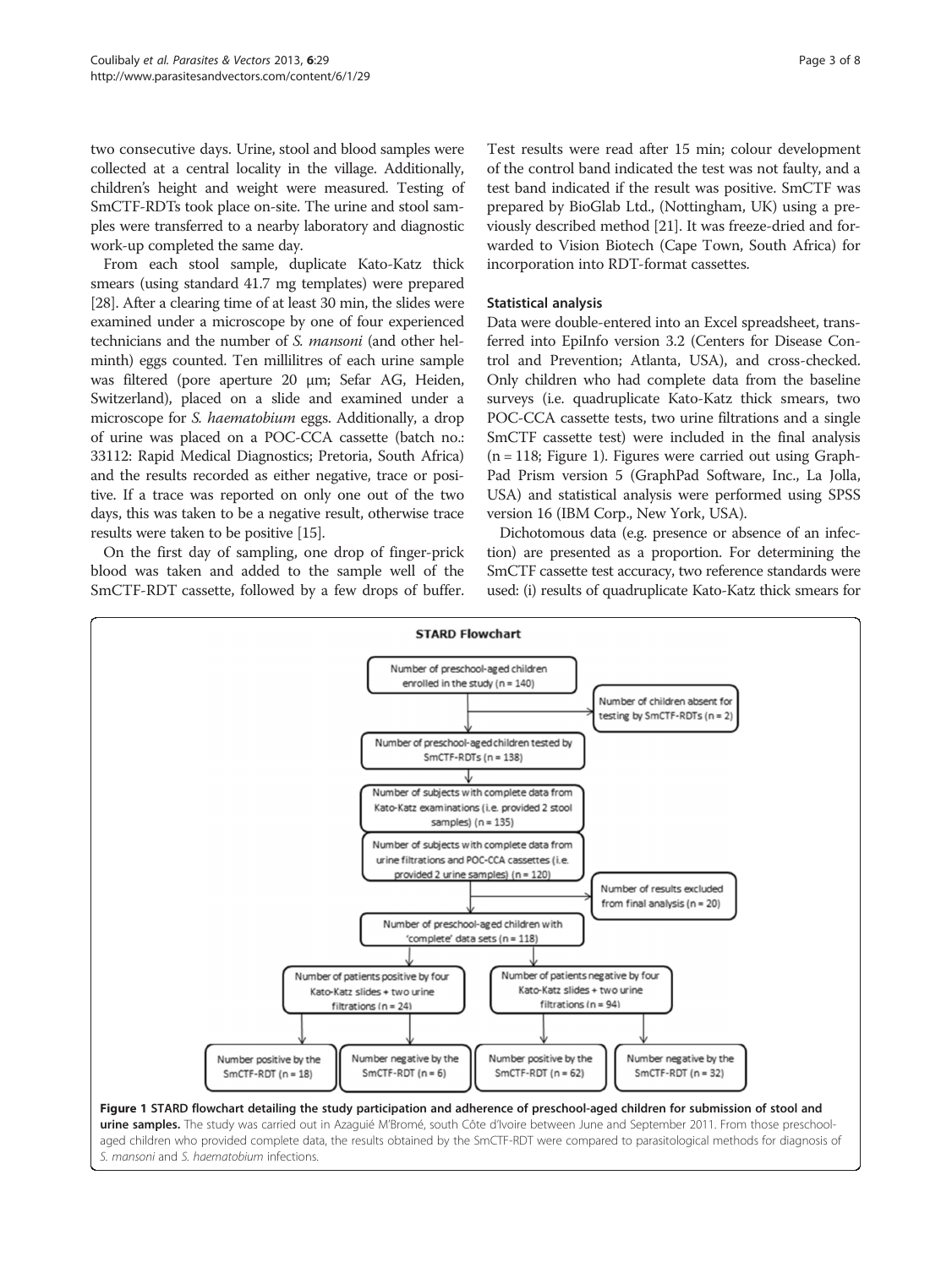S. *mansoni*, and (ii) results of two urine filtrations for S. haematobium. Thus, the SmCTF cassette test was compared with Kato-Katz for the diagnosis of S. mansoni and with a urine filtration method of egg detection for S. haematobium diagnosis. Sensitivity was calculated as the number of true-positives  $(TP) / (TP + false$ negatives (FN)), specificity as true-negatives (TN) / (TN + false-positives (FP)), positive predictive value (PPV) as TP / (TP + FP), and negative predictive value (NPV) as TN / (TN + FN) [[29\]](#page-6-0).

The relationship between the binary SmCTF-RDT result and socio-demographic characteristics (e.g. age, sex, height and weight of children) was assessed using univariate logistic regression analysis. Test results were also compared to schistosome egg count per gram of faeces (EPG) and the egg counts of other helminths (Ascaris lumbricoides, Trichuris trichiura and hookworm) using logistic regression analysis.

# Results

#### Study adherence and population characteristics

The STARD flowchart (Figure [1](#page-2-0)) shows that a total of 140 preschool-aged children were enrolled in Azaguié M'Bromé. Complete diagnostic data (i.e. quadruplicate Kato-Katz thick smears, duplicate POC-CCA cassette tests, duplicate urine filtrations and a single SmCTF-RDT) were available for 118 children. There were 62 girls (52.5%) and 56 boys with a mean age of 3.4 years (range: 3 months to 5.5 years) (Table 1). No association was observed between SmCTF-RDT results and the socio-demographic factors listed in Table 1 (all  $p > 0.05$ ).

#### Prevalence and intensity of schistosome infections

Of the 118 preschool-aged children with complete data records, 24 were positive for S. mansoni infections by quadruplicate Kato-Katz thick smear examinations (two stool samples, each subjected to duplicate Kato-Katz), giving an infection prevalence of 20.3%. Of the 24 S. *mansoni* egg-positive children, 70.8% ( $n = 17$ ) were lightly infected  $(1-99$  EPG), 20.8%  $(n = 5)$  had moderate infection

|             | Table 1 Baseline characteristics of the study participants |  |
|-------------|------------------------------------------------------------|--|
| $(n = 118)$ |                                                            |  |

| <b>Characteristics</b>            | n (%)                                  | $x^2$ | p-value |
|-----------------------------------|----------------------------------------|-------|---------|
| Sex                               |                                        |       |         |
| Male                              | 56 (47.5)                              |       |         |
| Female                            | 62 (52.5)                              | 0.200 | 0.652   |
| Mean age (range)                  | 3.4 years<br>$(3$ months $-5.5$ years) |       |         |
| Mean haemoglobin, g/dl<br>(range) | $10.3(6.5-16.0)$                       |       |         |
| Mean height, cm (range)           | 92 (51, 122)                           |       |         |
| Mean weight, kg (range)           | 13.2 (3.3, 20.6)                       |       |         |

intensity (100–399 EPG) and 8.4% ( $n = 2$ ) had heavy infections ( $\geq$  400 EPG). The mean faecal egg count of infected children was 98.7 EPG (95% confidence interval (CI) 32.3- 165.0 EPG). There was no association between faecal egg counts and binary SmCTF-RDT results (p >0.05).

The prevalence of S. *mansoni* infections estimated by a single POC-CCA was nearly three times higher than that estimated by quadruplicate Kato-Katz at 51.7%. Prevalence estimated by two POC-CCA was 63.6%.

Only six preschool-aged children were deemed to be infected with S. haematobium by two urine filtrations, hence the prevalence was 5.1%. There were, on average, <2 eggs seen per 10 ml of urine in the egg-positive children. Five of these six *S. haematobium* cases were concurrently infected with S. mansoni.

Prevalence of both S. mansoni and S. haematobium infections estimated by quadruplicate Kato-Katz and two urine filtrations was 21.2% (95% CI 14.4-29.9%).

The prevalence of anti-schistosome antibodies as estimated by the SmCTF-RDT was more than three times higher (66.9%; 95% CI 57.6-75.2%).

#### Prevalence of other helminths

The observed prevalence of T. trichiura, hookworm and A. lumbricoides in the population was 14.4%, 10.2% and 5.1%, respectively. Of the schistosome egg-negative individuals, there were 10 positive for T. trichiura, six for hookworm and five for A. lumbricoides. Six, four and three of these were positive by the SmCTF-RDT, respectively. There was no association found between SmCTF-RDT results and the presence/absence of other helminth infections (all  $p > 0.05$ ).

#### Diagnostic performance of the SmCTF-RDT

Using results from the quadruplicate Kato-Katz thick smears as the reference standard for comparison, the sensitivity of the SmCTF-RDT for S. mansoni diagnosis was 75.0% (95% CI: 52.9-89.4%). This result was comparable to that achieved by duplicate Kato-Katz thick smears (prepared from first day stool sample), and a duplicate POC-CCA cassette (Table [2\)](#page-4-0). Sensitivity of a single Kato-Katz slide was only 50.0% (95% CI 29.6-70.4%) when compared with four Kato-Katz slides.

Of the six S. haematobium-positive children, four were also positive by the SmCTF-RDT, giving a sensitivity of 66.7% (95% CI 24.1-94.0%). This result was comparable to that achieved by a single urine filtration (sensitivity = 66.7%, 95% CI 24.1-94.0%). One of the S. haematobium infections missed by the SmCTF-RDT was a subject coinfected with S. mansoni.

Specificity of the SmCTF-RDT for the diagnosis of S. mansoni was calculated at 34.0% (95% CI 24.8-44.6%) when using four Kato-Katz thick smears as the reference standard (Table [2\)](#page-4-0). For S. haematobium infections,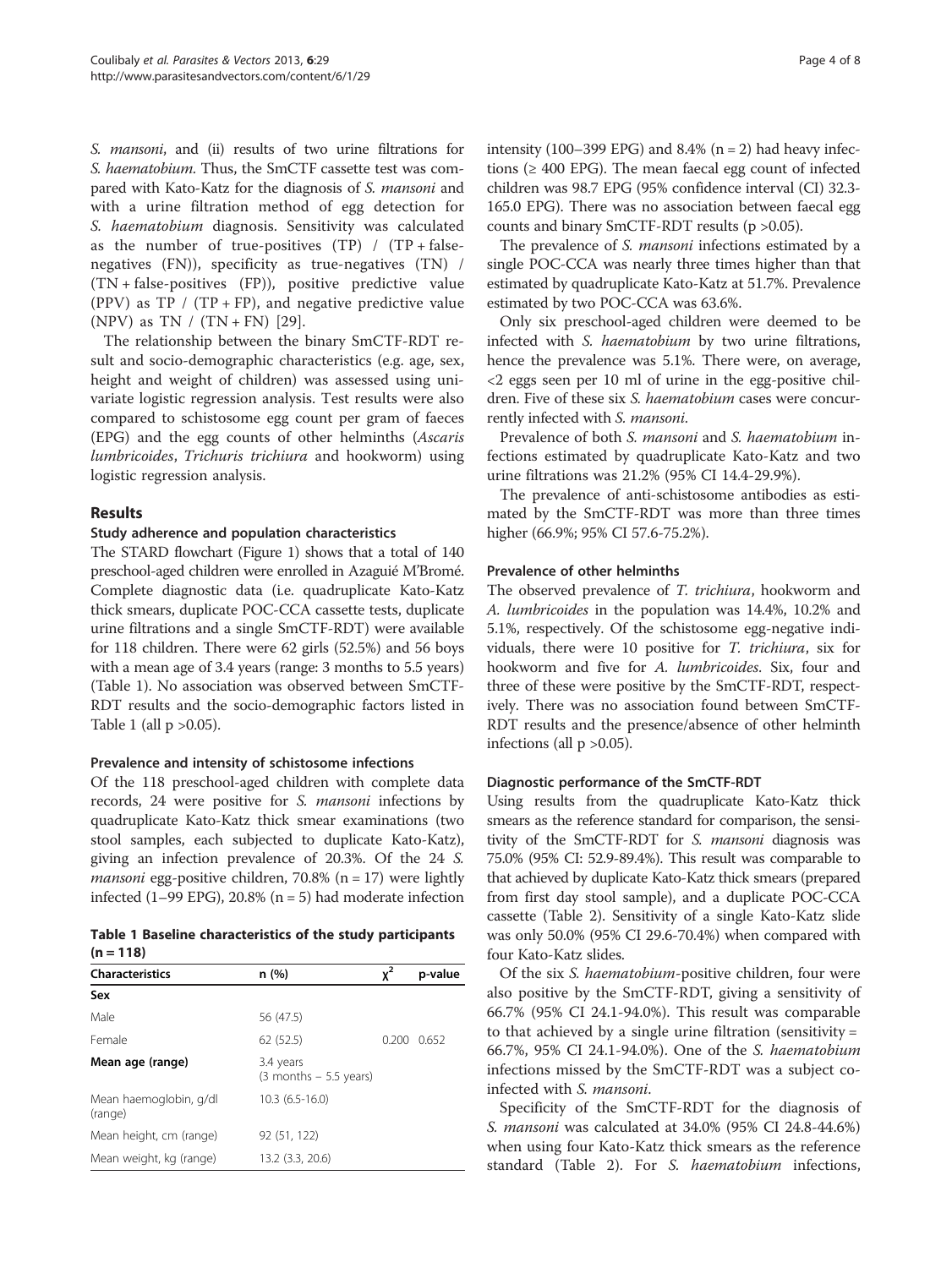<span id="page-4-0"></span>specificity of SmCTF-RDT, compared to two urine filtrations, was 33.0% (95% CI 24.6-42.6%). Specificity to either schistosome infection, when using the quadruplicate Kato-Katz thick smears and two urine filtrations as the reference standards, was 34.4% (95% CI 25.1-45.1%).

The NPV and PPV of a single SmCTF-RDT, compared to quadruplicate Kato-Katz, was 84.2% and 22.5%, respectively. The NPV and PPV of a single SmCTF-RDT, compared to two urine filtrations, was 94.9% and 5.1%, respectively.

The prevalence of schistosome infections estimated by each diagnostic assay, or combinations thereof, is summarised in Figure 2. With increasing numbers of parasitological examinations, the estimated prevalence increased, but still only to a much lower level than that estimated by both the POC-CCA cassette and the SmCTF-RDT. When all tests were combined, the estimated prevalence increased to 89.0% (95% CI 81.6-93.8%), indicating that agreement between the 'false-positive' results achieved with the POC-CCA cassette and those with the SmCTF-RDT was relatively low. Many of the SmCTF-RDT positive, POC-CCA negative results may be attributed to the SmCTF-RDT's ability to detect anti-S. haematobium antibodies.

#### **Discussion**

This study was designed to evaluate the diagnostic potential of a RDT (SmCTF-RDT) which is capable of detecting antibodies with specificity for the two main Schistosoma species occurring in Africa, S. mansoni and S. haematobium. Here we have determined – for the first time – the performance of the SmCTF-RDT among preschool-aged children who are known to have mainly low intensity schistosome infections [\[30-32](#page-6-0)], which may be analagous to populations subjected to repeated rounds of preventive chemotherapy such as in areas targeted for schistosomiasis elimination [\[33](#page-6-0)].



We found that of the 118 preschool-aged children with complete data records, prevalence of S. mansoni and S. haematobium infections, according to egg-detection methods, was 20.3% and 5.1%, respectively. Around 70% of the children infected harboured light infections. This is in agreement with recent studies that have shown low prevalence and mainly light intensity infections in preschoolaged children [\[30-32](#page-6-0)]. However, egg-detection methods are known to lack sensitivity, particularly when infection intensities are light [\[1-5,34\]](#page-6-0). The SmCTF-RDT employed

Table 2 Sensitivity, specificity, negative predictive value (NPV) and positive predictive value (PPV) of each diagnostic assay using quadruplicate Kato-Katz thick smears as the reference standard for S. mansoni diagnosis and two urine filtrations as the reference standard for S. haematobium diagnosis

| Four Kato-Katz as reference standard        | Sensitivity (95% CI) | Specificity (95% CI) | <b>NPV (95% CI)</b> | <b>PPV (95% CI)</b> |  |  |  |  |
|---------------------------------------------|----------------------|----------------------|---------------------|---------------------|--|--|--|--|
| Single Kato-Katz thick smear (day 1)        | 50.0 (29.6-70.4)     | 100 (95.1-100)       | 88.7 (80.7-93.8)    | 100 (69.9-100)      |  |  |  |  |
| Duplicate Kato-Katz thick smears            | 75.0 (52.9-89.4)     | 100 (95.1-100)       | 94.0 (86.9-97.5)    | 100 (69.2-100)      |  |  |  |  |
| Single POC-CCA cassette (day 1)             | 75.0 (52.9-89.4)     | 53.2 (42.7-63.5)     | 89.3 (77.4-95.6)    | 29.0 (18.6-42.1)    |  |  |  |  |
| Duplicate POC-CCA cassettes                 | 75.0 (52.9-89.4)     | 46.8 (36.5-57.3)     | 88.0 (75.0-95.0)    | 26.4 (16.8-38.8)    |  |  |  |  |
| Single SmCTF-RDT                            | 75.0 (52.9-89.4)     | 34.0 (24.8-44.6)     | 84.2 (68.1-93.4)    | 22.5 (14.2-33.5)    |  |  |  |  |
| Two urine filtrations as reference standard | Sensitivity (95% CI) | Specificity (95% CI) | <b>NPV (95% CI)</b> | PPV (95% CI)        |  |  |  |  |
| Single urine filtration (day 1)             | 66.7 (24.1-94.0)     | 100 (95.9-100)       | 98.2 (93.2-99.7)    | 100 (39.6-100)      |  |  |  |  |
| Single SmCTF-RDT                            | 66.7 (24.1-94.0)     | 33.0 (24.6-42.6)     | 94.9 (81.4-99.1)    | $5.1(1.6-13.1)$     |  |  |  |  |

The study was carried out in Azaguié M'Bromé, south Côte d'Ivoire between June and September 2011 and focussed on a subset of 118 preschool-aged children (<6 years of age).

CI, confidence interval.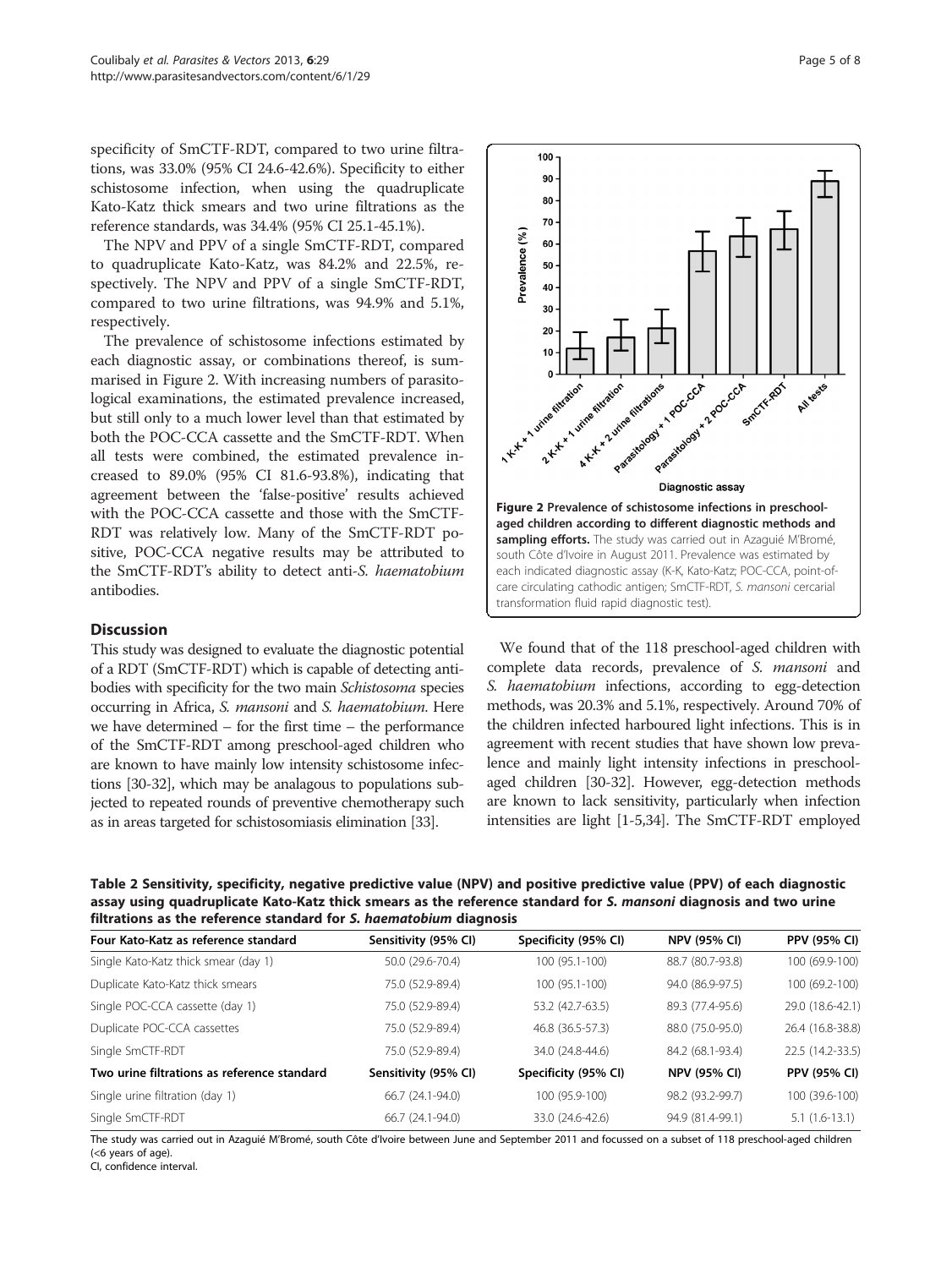here estimated that the prevalence of S. *mansoni* and S. haematobium infections was 66.9%, more than three times higher than that estimated by egg-detection methods. Single and duplicate POC-CCA tests estimated prevalence of S. mansoni infections to be 51.7% and 63.6%, respectively.

This study showed that a single SmCTF-RDT is more sensitive than a single Kato-Katz thick smear and at least as sensitive as duplicate Kato-Katz thick smears for the diagnosis of S. mansoni infection. It is also as sensitive as one urine filtration for the diagnosis of S. haematobium infection.

Specificity of the SmCTF-RDT was low compared to egg-detection methods, but this may be a direct consequence of their relative insensitivity. The specificity of the POC-CCA test was also low when using microscopy as the reference standard. There was little agreement between the 'false-positive' results seen with each assay and so this raises the question: which of the 'false-positive' results, by either the SmCTF-RDT or the POC-CCA, are in fact 'truepositives'? Comparison of these two immunoassays with a potentially more accurate reference test (e.g. polymerase chain reaction, PCR) may provide an answer [\[35,36](#page-6-0)].

Whilst the traditional parasitological methods employed here have their advantages, such as high specificity, provision of a quantitative measure of infection, and the Kato-Katz has the ability to concurrently diagnose S. mansoni and soil-transmitted helminths [\[4,5](#page-6-0)[,37\]](#page-7-0), they are insensitive, laborious and relatively expensive to perform [\[38\]](#page-7-0). For large-scale schistosomiasis control programmes, a RDT is much more likely to be useful, particularly one that meets the ASSURED criteria for diagnostic tests [\[39\]](#page-7-0). Both the SmCTF-RDT and POC-CCA are user-friendly, rapid, equipment-free and deliverable. They can be read by nonspecialized individuals with limited training, they do not require use of a laboratory or even electricity, and they also give results within 20 min allowing diagnosis at the point-of-care.

An advantage of the commercially-available POC-CCA test over the SmCTF-RDT is that it works with urine rather than blood and so is less invasive. Since it detects circulating antigen rather than antibody, it is also able to discriminate between active and past infections. However, whilst the POC-CCA test is estimated to be at least as sensitive as one Kato-Katz thick smear for the diagnosis of S. mansoni infection, it unfortunately does not work well for the diagnosis of S. haematobium infections. The SmCTF-RDT, whilst unable to distinguish between them, has the ability to detect both S. mansoni and S. haematobium infections. Many areas of sub-Saharan Africa are co-endemic for both schistosome species, and so a test able to detect both infections will be particularly useful. Another downfall of the POC-CCA cassette is its cost, currently around US\$ 1.75 per test. The SmCTF-RDT employed here is not yet

commercially available, but it is estimated that it will cost less than US\$ 1 per test.

### **Conclusions**

The SmCTF-RDT meets the ASSURED criteria for diagnostic tests [\[39\]](#page-7-0) and could be a useful tool for estimating the prevalence of schistosome infections prior to intervention. Here, the test performed well for the diagnosis of both S. mansoni and S. haematobium infections in a preschool-aged population. Sensitivity of the SmCTF-RDT for S. *mansoni* was comparable to both duplicate Kato-Katz slides and a duplicate POC-CCA cassette. Sensitivity for S. haematobium was comparable to a single urine filtration, but only six preschool-aged children were infected with this species and five of these were also concurrently infected with S. mansoni. Future evaluations should, therefore, use larger sample sizes and also investigate performance across different settings, e.g. a setting endemic for S. mansoni infection only, another for S. haematobium infection only and a third, mixed infection focus. Specificity was relatively poor when using egg-detection methods as the reference standard. It is predicted that when using a standard that is more sensitive, specificity will be much higher than reported here. For future evaluations to be more accurate, the number of egg counts should be increased further, or alternatively, potentially more accurate techniques such as PCR be employed [[35,36\]](#page-6-0). Evaluations in areas non-endemic for schistosomiasis will also be necessary to assess whether there is cross-reactivity with antibodies against other helminth infections.

#### Competing interests

MJD is the owner of BioGlab Ltd. that produced the SmCTF employed here in the RDT format. All other authors have no competing interests.

#### Authors' contributions

JTC, EKN and JU conceived and designed the experiments; JTC and EKN performed the experiments; MJD provided the SmCTF used in this study; JTC and EMD analysed the data; JTC, JU, MJD and EMD prepared the manuscript. All authors have read and approved the final version of the manuscript.

#### Acknowledgements

We are grateful to the district health and village authorities of Azaguié for their support and for facilitating the implementation of this study. We thank the participants (preschool-aged children and their parents/guardians) for their commitment and enthusiastic participation. We express our sincere thanks to the laboratory technicians for their expertise and for working longhours. This study received financial support from the Carolito Foundation (PhD fellowship granted to JTC), whereas the research of EKN and JU is financially supported by Fairmed and the Swiss National Science Foundation (project no. IZ70Z0\_123900). EMD is supported by a PhD studentship from The Sir Halley Stewart Trust, UK. These funding agencies had no role in the study design, data collection and analysis, decision to publish, or preparation of the manuscript. Material contributions from BioGlab Ltd. (Nottingham, UK), Vision Biotech (Cape Town, South Africa) and Rapid Medical Diagnostics (Pretoria, South Africa) were free of charge.

#### Author details

<sup>1</sup>Department of Epidemiology and Public Health, Swiss Tropical and Public Health Institute, P.O. Box CH-4002, Basel, Switzerland. <sup>2</sup>University of Basel, P.O. Box CH-4003, Basel, Switzerland. <sup>3</sup>Unité de Formation et de Recherche Biosciences, Université Félix Houphouët-Boigny, 22 BP 770, Abidjan 22, Côte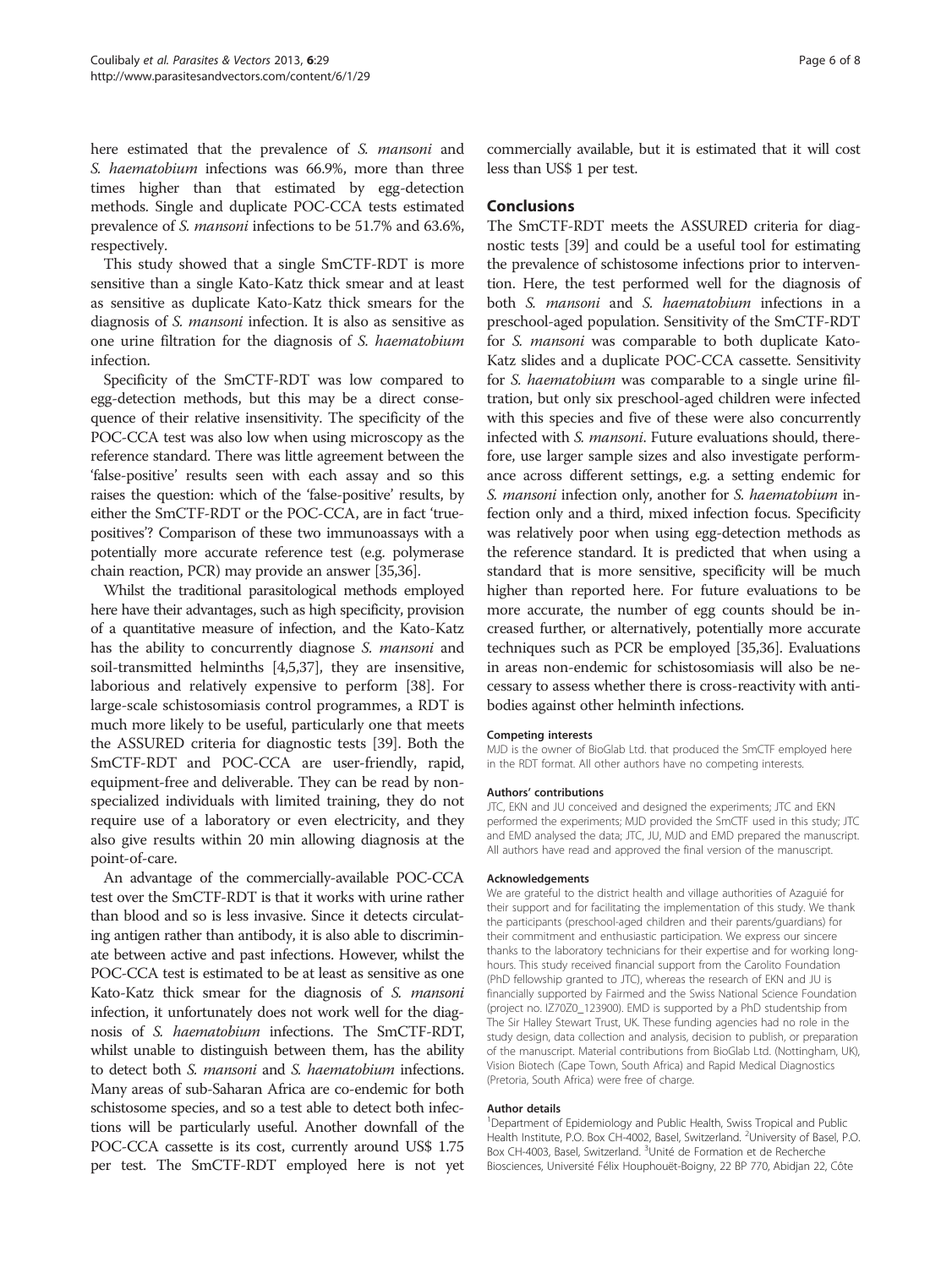<span id="page-6-0"></span>d'Ivoire. <sup>4</sup> Centre Suisse de Recherches Scientifiques en Côte d'Ivoire, 01 BP 1303, Abidjan 01, Côte d'Ivoire. <sup>5</sup>School of Biology, University of Nottingham, University Park, Nottingham NG7 2RD, UK.

Received: 2 October 2012 Accepted: 17 December 2012 Published: 29 January 2013

#### References

- Feldmeier H, Poggensee G: Diagnostic techniques in schistosomiasis control – a review. Acta Trop 1993, 52:205–220.
- Doenhoff MJ, Chiodini PL, Hamilton JV: Specific and sensitive diagnosis of schistosome infection: can it be done with antibodies? Trends Parasitol 2004, 20:35–39.
- 3. de Noya BA, Ruiz R, Losada S, Colmenares C, Contreras R, Cesari IM, Noya O: Detection of schistosomiasis cases in low-transmission areas based on coprologic and serologic criteria – the Venezuelan experience. Acta Trop 2007, 103:41–49.
- Bergquist R, Johansen MV, Utzinger J: Diagnostic dilemmas in helminthology: what tools to use and when? Trends Parasitol 2009, 25:151–156.
- 5. Utzinger J, N'Goran EK, Caffrey CR, Keiser J: From innovation to application: social-ecological context, diagnostics, drugs and integrated control of schistosomiasis. Acta Trop 2011, 120(Suppl 1):S121–S137.
- 6. WHO: Soil-transmitted helminthiases: estimates of the numbers of children needing preventive chemotherapy and number treated, 2009. Wkly Epidemiol Rec 2011, 86:257–268.
- 7. WHO: Schistosomiasis: population requiring preventive chemotherapy and number of people treated in 2010. Wkly Epidemiol Rec 2012, 87:33–44.
- 8. Knopp S, Stothard JR, Rollinson D, Mohammed K, Khamis IS, Marti H, Utzinger J: From morbidity control to transmission control: time to change tactics against helminths on Unguja island, Zanzibar. Acta Trop 2013, doi:[org/10.1016/j.actatropica.2011.04.010.](http://dx.doi.org/org/10.1016/j.actatropica.2011.04.010) in press.
- 9. Rollinson D, Knopp S, Levitz S, Stothard JR, Tchuem Tchuenté L-A, Garba A, Mohammed K, Schur N, Person B, Colley D, et al: Time to set the agenda for schistosomiasis elimination. Acta Trop 2013, doi:[org/10.1016/j.](http://dx.doi.org/org/10.1016/j.actatropica.2012.04.013) [actatropica.2012.04.013](http://dx.doi.org/org/10.1016/j.actatropica.2012.04.013). in press.
- 10. van Lieshout L, Panday UG, Dejonge N, Krijger FW, Oostburg BFJ, Polderman AM, Deelder AM: Immunodiagnosis of schistosomiasis mansoni in a low endemic area in Surinam by determination of the circulating antigens CAA and CCA. Acta Trop 1995, 59:19–29.
- 11. van Lieshout L, Polderman AM, Deelder AM: Immunodiagnosis of schistosomiasis by determination of the circulating antigens CAA and CCA, in particular in individuals with recent or light infections. Acta Trop 2000, 77:69–80.
- 12. Stothard JR, Sousa-Figueiredo JC, Standley C, Van Dam GJ, Knopp S, Utzinger J, Ameri H, Khamis AN, Khamis IS, Deelder AM, et al: An evaluation of urine-CCA strip test and fingerprick blood SEA-ELISA for detection of urinary schistosomiasis in schoolchildren in Zanzibar. Acta Trop 2009, 111:64–70.
- 13. Standley CJ, Lwambo NJS, Lange CN, Kariuki HC, Adriko M, Stothard JR: Performance of circulating cathodic antigen (CCA) urine-dipsticks for rapid detection of intestinal schistosomiasis in schoolchildren from shoreline communities of Lake Victoria. Parasit Vectors 2010, 3:7.
- 14. Shane HL, Verani JR, Abudho B, Montgomery SP, Blackstock AJ, Mwinzi PNM, Butler SE, Karanja DMS, Secor WE: Evaluation of urine CCA assays for detection of Schistosoma mansoni infection in western Kenya. PLoS Negl Trop Dis 2011, 5:e951.
- 15. Coulibaly JT, Knopp S, N'Guessan NA, Silué KD, Fürst T, Lohourignon LK, Brou JK, N'Gbesso YK, Vounatsou P, N'Goran EK, et al: Accuracy of urine circulating cathodic antigen (CCA) test for Schistosoma mansoni diagnosis in different settings of Côte d'Ivoire. PLoS Negl Trop Dis 2011, 5:e1384.
- 16. Tchuem Tchuenté L-A, Kueté Fouodo CJ, Kamwa Ngassam RI, Sumo L, Dongmo Noumedem C, Kenfack CM, Gipwe NF, Nana ED, Stothard JR, Rollinson D: Evaluation of circulating cathodic antigen (CCA) urine-tests for diagnosis of Schistosoma mansoni infection in Cameroon. PLoS Negl Trop Dis 2012, 6:e1758.
- 17. Zhu YC: Immunodiagnosis and its role in schistosomiasis control in China: a review. Acta Trop 2005, 96:130–136.
- 18. Xu J, Peeling RW, Chen J, Wu X, Wu Z, Wang S, Feng T, Chen S, Li H, Guo J, et al: Evaluation of immunoassays for the diagnosis of Schistosoma japonicum infection using archived sera. PLoS Negl Trop Dis 2011, 5:e949.
- 19. Chand MA, Chiodini PL, Doenhoff MJ: Development of a new assay for the diagnosis of schistosomiasis, using cercarial antigens. Trans R Soc Trop Med Hyg 2010, 104:255-258.
- 20. El Aswad BEDW, Doenhoff MJ, El Hadidi AS, Schwaeble WJ, Lynch NJ: Use of recombinant calreticulin and cercarial transformation fluid (CTF) in the serodiagnosis of Schistosoma mansoni. Immunobiology 2011, 216:379-385.
- 21. Smith H, Doenhoff M, Aitken C, Bailey W, Ji M, Dawson E, Gilis H, Spence G, Alexander C, Van Gool T: Comparison of Schistosoma mansoni soluble cercarial antigens and soluble egg antigens for serodiagnosing schistosome infections. PLoS Negl Trop Dis 2012, 6:e1815.
- 22. Tosswill JHC, Ridley DS: An evaluation of the ELISA for schistosomiasis in a hospital population. Trans R Soc Trop Med Hyg 1986, 80:435-438.
- 23. Van Gool T, Vetter H, Vervoort T, Doenhoff MJ, Wetsteyn J, Overbosch D: Serodiagnosis of imported schistosomiasis by a combination of a commercial indirect hemagglutination test with Schistosoma mansoni adult worm antigens and an enzyme-linked immunosorbent assay with S. mansoni egg antigens. J Clin Microbiol 2002, 40:3432–3437.
- 24. Zhou XN, Xu J, Chen HG, Wang TP, Huang XB, Lin DD, Wang QZ, Tang L, Guo JG, Wu XH, et al: Tools to support policy decisions related to treatment strategies and surveillance of schistosomiasis japonica towards elimination. PLoS Negl Trop Dis 2012, 5:e1408.
- Coulibaly JT, N'Gbesso YK, Knopp S, Keiser J, N'Goran EK, Utzinger J: Efficacy and safety of praziquantel in preschool-aged children in an area coendemic for Schistosoma mansoni and S. haematobium. PLoS Negl Trop Dis 2012, 6:e1917.
- 26. Coulibaly JT, Fürst T, Silué KD, Knopp S, Hauri D, Ouattara M, Utzinger J, N'Goran EK: Intestinal parasitic infections in schoolchildren in different settings of Côte d'Ivoire: effect of diagnostic approach and implications for control. Parasit Vectors 2012, 5:135.
- 27. Becker SL, Lohourignon LK, Speich B, Rinaldi L, Knopp S, N'Goran EK, Cringoli G, Utzinger J: Comparison of the Flotac-400 dual technique and the formalin-ether concentration technique for diagnosis of human intestinal protozoon infection. J Clin Microbiol 2011, 49:2183–2190.
- 28. Katz N, Chaves A, Pellegrino J: A simple device for quantitative stool thicksmear technique in schistosomiasis mansoni. Rev Inst Med Trop São Paulo 1972, 14:397–400.
- 29. Harper R, Reeves B: Reporting of precision of estimates for diagnostic accuracy: a review. BMJ 1999, 318:1322–1323.
- 30. Odogwu SE, Ramamurthy NK, Kabatereine NB, Kazibwe F, Tukahebwa E, Webster JP, Fenwick A, Stothard JR: Schistosoma mansoni in infants (aged <3 years) along the Ugandan shoreline of Lake Victoria. Ann Trop Med Parasitol 2006, 100:315–326.
- 31. Sousa-Figueiredo JC, Pleasant J, Day M, Betson M, Rollinson D, Montresor A, Kazibwe F, Kabatereine NB, Stothard JR: Treatment of intestinal schistosomiasis in Ugandan preschool children: best diagnosis, treatment efficacy and side-effects, and an extended praziquantel dosing pole. Int Health 2010, 2:103–113.
- 32. Verani JR, Abudho B, Montgomery SP, Mwinzi PN, Shane HL, Butler SE, Karanja DM, Secor WE: Schistosomiasis in young children in Usoma, Kenya. Am J Trop Med Hyg 2011, 84:787–791.
- 33. Knopp S, Mohammed KA, Ali SM, Khamis IS, Ame SM, Albonico M, Gouvras A, Fenwick A, Savioli L, Colley DG, et al: Study and implementation of urogenital schistosomiasis elimination in Zanzibar (Unguja and Pemba islands) using an integrated multidisciplinary approach. BMC Public Health 2012, 12:930.
- 34. Utzinger J, Booth M, N'Goran EK, Müller I, Tanner M, Lengeler C: Relative contribution of day-to-day and intra-specimen variation in faecal egg counts of Schistosoma mansoni before and after treatment with praziquantel. Parasitology 2001, 122:537–544.
- 35. Ibironke O, Koukounari A, Asaolu S, Moustaki I, Shiff C: Validation of a new test for Schistosoma haematobium based on detection of Dra1 DNA fragments in urine: evaluation through latent class analysis. PLoS Negl Trop Dis 2012, 6:e1464.
- 36. Enk MJ, Oliveira E, Silva G, Rodrigues NB: Diagnostic accuracy and applicability of a PCR system for the detection of Schistosoma mansoni DNA in human urine samples from an endemic area. PLoS One 2012, 7:e38947.